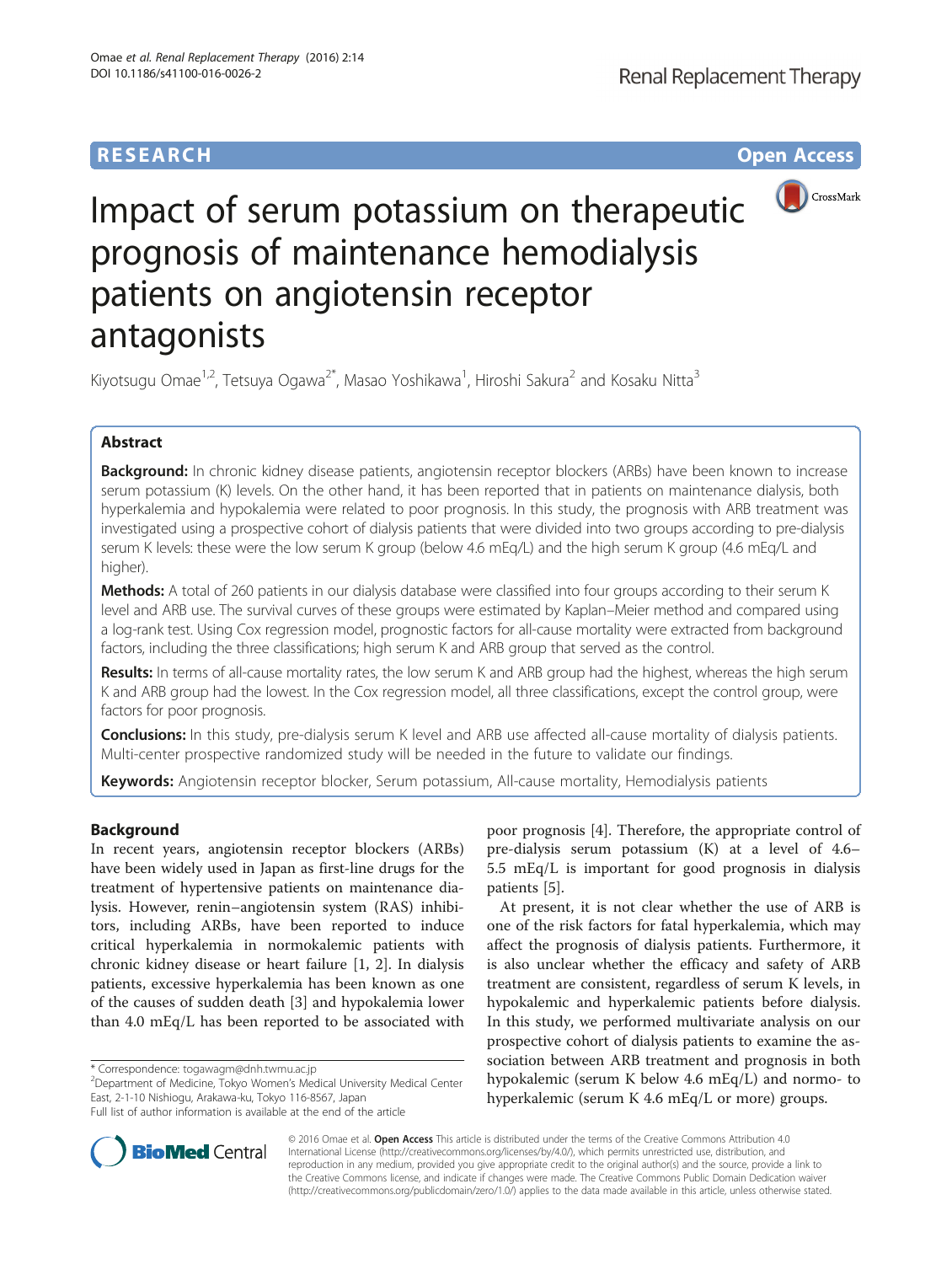### Methods

This was a prospective cohort study that enrolled 309 out-patients on dialysis at Yoshikawa Clinic between April 2006 and October 2010. Written informed consent was obtained from the patients who were registered on a dialysis database. The original cohort consisted of 309 patients; of these, 49 were excluded because of inappropriate prescriptions and transfer to another dialysis facility within less than 1 month from registration. The remaining 260 patients (149 men and 111 women) were included in the final cohort.

Hemodialysis (HD) was performed thrice weekly with a standard technique. The dialysate contained 2.0 mEq/ L of K and 3.0 mEq/L of calcium. Dry weight estimates were routinely measured in our institution based on clinical signs of hydration, blood pressure pattern during dialysis sessions, and cardiothoracic ratio on chest radiograph. The protocol of this study was approved by the ethics committee of our hospital. This investigation conformed to the principles outlined in the Declaration of Helsinki.

#### Investigation of therapeutic prognosis with ARB treatment

Eligible patients were followed up until October 2010 from the time of registration in our database. The survival curves of the ARB and non-ARB groups were estimated by Kaplan–Meier method and compared. The main outcome measured was all-cause mortality, the prognostic factors of which were extracted by Cox regression model using descriptive variables, such as age, gender, co-morbidities, vintage of dialysis, presence of atrial fibrillation (AF) or ST–T segment changes on electrocardiogram (ECG), medication at the time of registration, pre-dialysis average systolic blood pressure (SBP) and diastolic blood pressure (DBP) within 1 month after registration, average dialysis efficiency (Kt/V), and average values of laboratory blood tests during the entire observational period.

Comorbidities included were diabetes mellitus, heart failure, ischemic heart disease, and stroke. Having diabetes mellitus, as a comorbidity, was defined as following one or more of the following criteria of the Japan Diabetes Society: the primary cause of end-stage renal disease was diabetic nephropathy; random blood sugar level over 200 mg/dL; or HbA1c over 6.5 % in more than one occasion. Congestive heart failure (CHF) was defined by a history of decompensated heart failure or left ventricular ejection fraction of less than 40 % on echocardiography. Coronary artery disease (CAD) was defined by a history of myocardial infarction or coronary stenosis confirmed by coronary angiography or another imaging techniques. Stroke was defined as the presence of definitive findings of cerebral infarction or hemorrhage on computed tomography or magnetic resonance imaging. Standard 12-lead ECG was recorded every 3 months at our hospital; the nearest tracing to the time of registration was used. Changes in ST–T segment on resting ECG were evaluated by two investigators based on the Minnesota code of 4–1 to 4–4 for ST depression and 5–1 to 5–3 for negative or flat T wave [\[6\]](#page--1-0). Medications used were ARBs, angiotensin-converting enzyme inhibitors (ACEi), calcium (Ca) channel blockers (CCBs), betablockers (Beta-B), and vitamin D3 (VD). SBP and DBP were recorded by a brachial sphygmomanometer in the supine position every 30 min during dialysis sessions, and from the time of registration, the monthly average values of SBP and DBP at the beginning of every dialysis session were used.

Laboratory blood tests that were measured included blood urea nitrogen (BUN), albumin (Alb), hemoglobin (Hb), C-reactive protein (CRP), serum K, Ca, phosphorus (P), total cholesterol (TC), blood sugar (BS), and hepatitis C virus (HCV) antibody. Of these variables, serum K was regarded as categorical data and was classified as 0 (serum K below 4.6 mEq/L) or 1 (serum K equal to or more than 4.6 mEq/L). Measurements of Kt/V and laboratory markers were performed twice a month; the average values for each were calculated during the entire observational period.

## Investigation of the relationship between pre-dialysis serum K level and prognosis with ARB therapy

Eligible patients were classified into the following four groups according to serum K levels and the use or nonuse of ARB: (1) ARB non-use and serum K below 4.6 mEq/L (group 1); (2) ARB use and serum K below 4.6 mEq/L (group 2); (3) ARB non-use and serum K equal to or more than 4.6 mEq/L (group 3); and (4) ARB use and serum K equal to or more than 4.6 mEq/L (group 4). Survival curves of these four groups were estimated by the Kaplan–Meier method and were compared. Using the four groups as descriptive variables, multivariate analysis using Cox regression model was performed to determine the prognostic factors for all-cause mortality, cardiovascular mortality and non-cardiovascular mortality. Groups 1 to 3 were included in the analysis as binary variables, with group 4 serving as the control.

#### Statistical analysis

Continuous variables were presented as mean ± standard deviation. Categorical variables were reported as numbers and percentages. Continuous variables were compared by paired Student's  $t$  test; categorical variables were compared by the chi-square test, as appropriate. The differences among survival curves were tested for significance by the log-rank test. Extraction of prognostic factors was performed using Cox regression model, according to the variable decrease likelihood ratio method. Adjusted hazard ratios (HR) and their 95 % confidence intervals (CI) were reported. A  $p$  value of less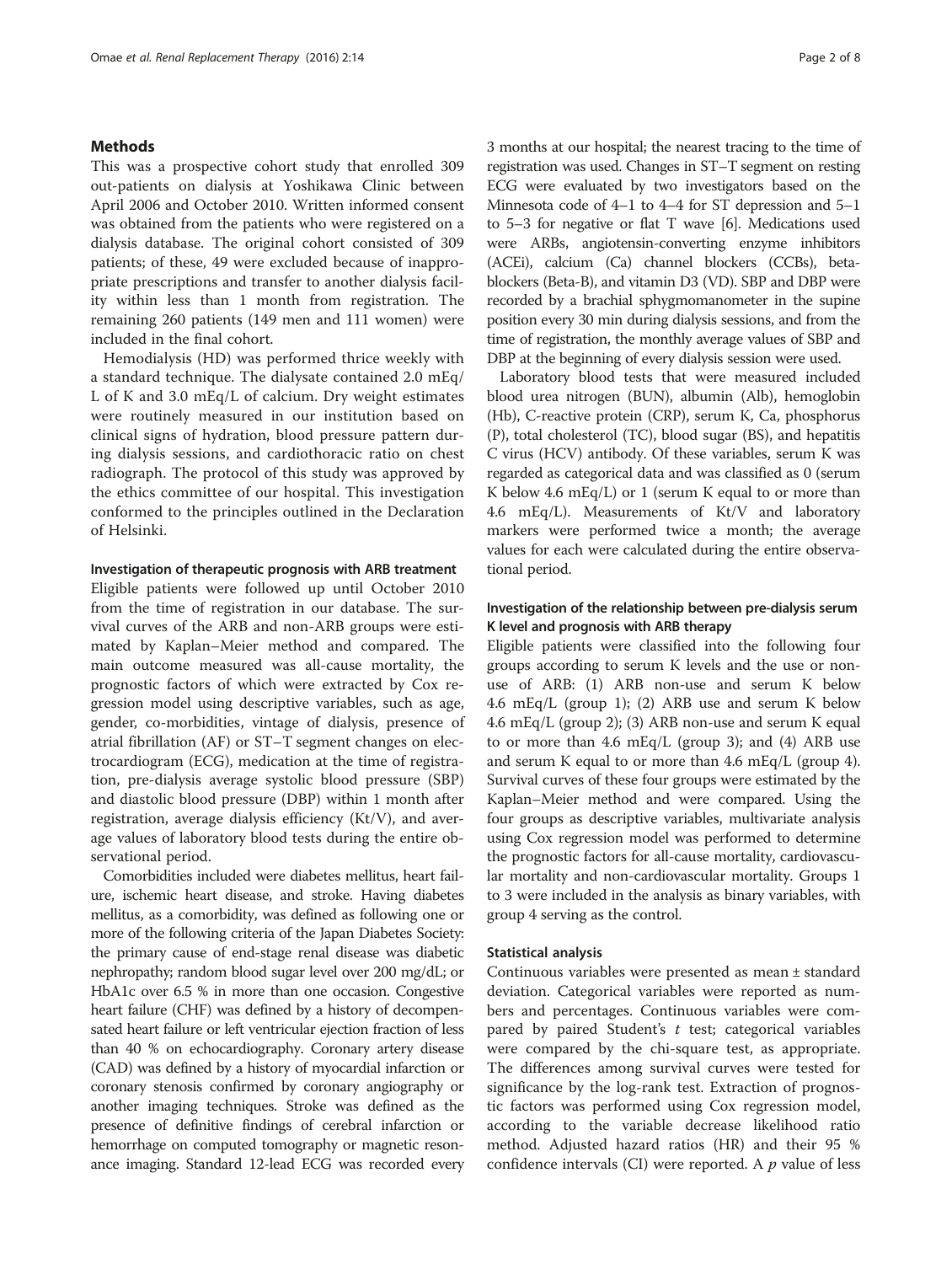than 0.05 was considered statistically significant. The statistical analyses were performed by the Dr SPSS II software program (v11.0.1J; SPSS Inc., 1991–2000).

## Results

## Therapeutic prognosis with ARB in all subjects

Table 1 shows the clinical and demographic characteristics of the study population according to ARB use. A total of 260 HD patients, comprising 149 men and 111 women with a mean age of  $68.8 \pm 6.33$  years, participated in this study. The mean duration of HD therapy at the time of enrollment was  $5.61 \pm 3.25$  years. There were 89 patients with diabetes and 101 patients with ST–T segment changes. Hypertension was diagnosed in 214 patients; 167 patients were in the ARB group and 93

#### Table 1 Patient profile

patients were in the non-ARB group. At the beginning of the dialysis, mean blood pressure was  $148.5 \pm 9.40$  mmHg for SBP and  $74.5 \pm 5.44$  mmHg for DBP. Compared with the non-ARB group, the ARB group showed significantly higher mean SBP and DBP values and significantly higher proportion of patients who also received CCBs, beta-Bs, and VD. There were no statistically significant differences between the ARB group and non-ARB group in terms of age, gender, vintage of dialysis, comorbidities, laboratory data, ECG changes, and frequency of ACEi prescription.

During a mean follow-up period of  $3.28 \pm 0.74$  years, 69 patients died; 43 of these deaths were due to cardiovascular disease (Tables 1 and [2](#page-3-0)). All-cause mortality rate was the same for ARB group (25.1 %) and non-ARB groups (29.0 %). The time course of the relationship

|                                  |             | ARB              |                  |                   |           |
|----------------------------------|-------------|------------------|------------------|-------------------|-----------|
|                                  |             | Total            | $(+)$            | $\left( -\right)$ | $p$ value |
| Age                              | (Years old) | $68.8 \pm 6.33$  | $68.1 \pm 6.10$  | $70.1 \pm 6.71$   | 0.234     |
| Gender (M to F ratio)            |             | 149:111          | 95:72            | 54:39             | 0.855     |
| Vintage of dialysis              | (Years)     | $5.61 \pm 3.25$  | $5.63 \pm 3.30$  | $5.56 \pm 3.18$   | 0.939     |
| Diabetes                         |             | 89               | 63               | 26                | 0.112     |
| CAD                              |             | 50               | 37               | 13                | 0.109     |
| ${\sf CHF}$                      |             | 30               | 18               | 12                | 0.609     |
| Stroke                           |             | 21               | 13               | 8                 | 0.817     |
| SBP at the beginning of session  | (mmHq)      | $148.5 \pm 9.40$ | $153.2 \pm 7.99$ | $140.1 \pm 10.3$  | < 0.001   |
| DBP at the beginning of session  | (mmHq)      | $74.5 \pm 5.44$  | $75.6 \pm 5.16$  | $72.4 \pm 5.81$   | 0.024     |
| <b>BUN</b>                       | (mq/dL)     | $63.0 \pm 5.25$  | $63.4 \pm 5.16$  | $62.5 \pm 5.42$   | 0.503     |
| Kt/V                             |             | $0.96 \pm 0.12$  | $0.96 \pm 0.11$  | $0.96 \pm 0.11$   | 0.997     |
| Alb                              | (g/dL)      | $3.63 \pm 0.19$  | $3.65 \pm 0.17$  | $3.60 \pm 0.21$   | 0.354     |
| Hb                               | (g/dL)      | $10.0 \pm 0.33$  | $10.0 \pm 0.32$  | $10.1 \pm 0.35$   | 0.570     |
| CRP                              | (mq/dL)     | $1.00 \pm 0.99$  | $0.97 \pm 1.10$  | $1.07 \pm 0.77$   | 0.701     |
| Κ                                | (mEq/L)     | $5.0 \pm 0.3$    | $5.0 \pm 0.3$    | $4.9 \pm 0.3$     | 0.053     |
| Ca                               | (mg/dL)     | $8.6 \pm 0.3$    | $8.6 \pm 0.3$    | $8.5\pm0.3$       | 0.096     |
| P                                | (mq/dL)     | $5.3 \pm 0.4$    | $5.3 \pm 0.4$    | $5.3 \pm 0.5$     | 0.928     |
| <b>TC</b>                        | (mq/dL)     | $155.4 \pm 18.4$ | $154.8 \pm 18.0$ | $156.3 \pm 19.1$  | 0.769     |
| Blood glucose                    | (mq/dL)     | $123.4 \pm 19.9$ | $122.4 \pm 19.5$ | $125.3 \pm 20.9$  | 0.576     |
| AF                               |             | 21               | 10               | 11                | 0.098     |
| Changes of ST-T segment in ECG   |             | 101              | 71               | 30                | 0.105     |
| HCV infection                    |             | 18               | 10               | 8                 | 0.428     |
| <b>ACEI</b>                      |             | 20               | 12               | 8                 | 0.683     |
| ARB                              |             | 167              | 167              | $\circ$           | $\equiv$  |
| CCB                              |             | 186              | 139              | 47                | < 0.001   |
| beta-B                           |             | 88               | 66               | 22                | 0.009     |
| VD                               |             | 157              | 111              | 46                | 0.007     |
| Weekly dose of Erythropoietin/DW | (U/w/kg)    | $119.7 \pm 44.4$ | $121.5 \pm 44.5$ | $116.6 \pm 44.6$  | 0.354     |

CAD coronary artery disease, CHF congestive heart failure, SBP systolic blood pressure, DBP diastolic blood pressure, BUN blood urea nitrogen, Alb albumin, Hb hemoglobin, CRP C-reactive protein, K serum potassium, Ca calcium, P phosphorus, TC total cholesterol, AF atrial fibrillation, HCV hepatitis C virus, ACEI angiotensin converting enzyme inhibitor, ARB angiotensin II receptor blocker, CCB calcium channel blocker, beta-B beta receptor blocker, VD vitamin D3, DW dry weight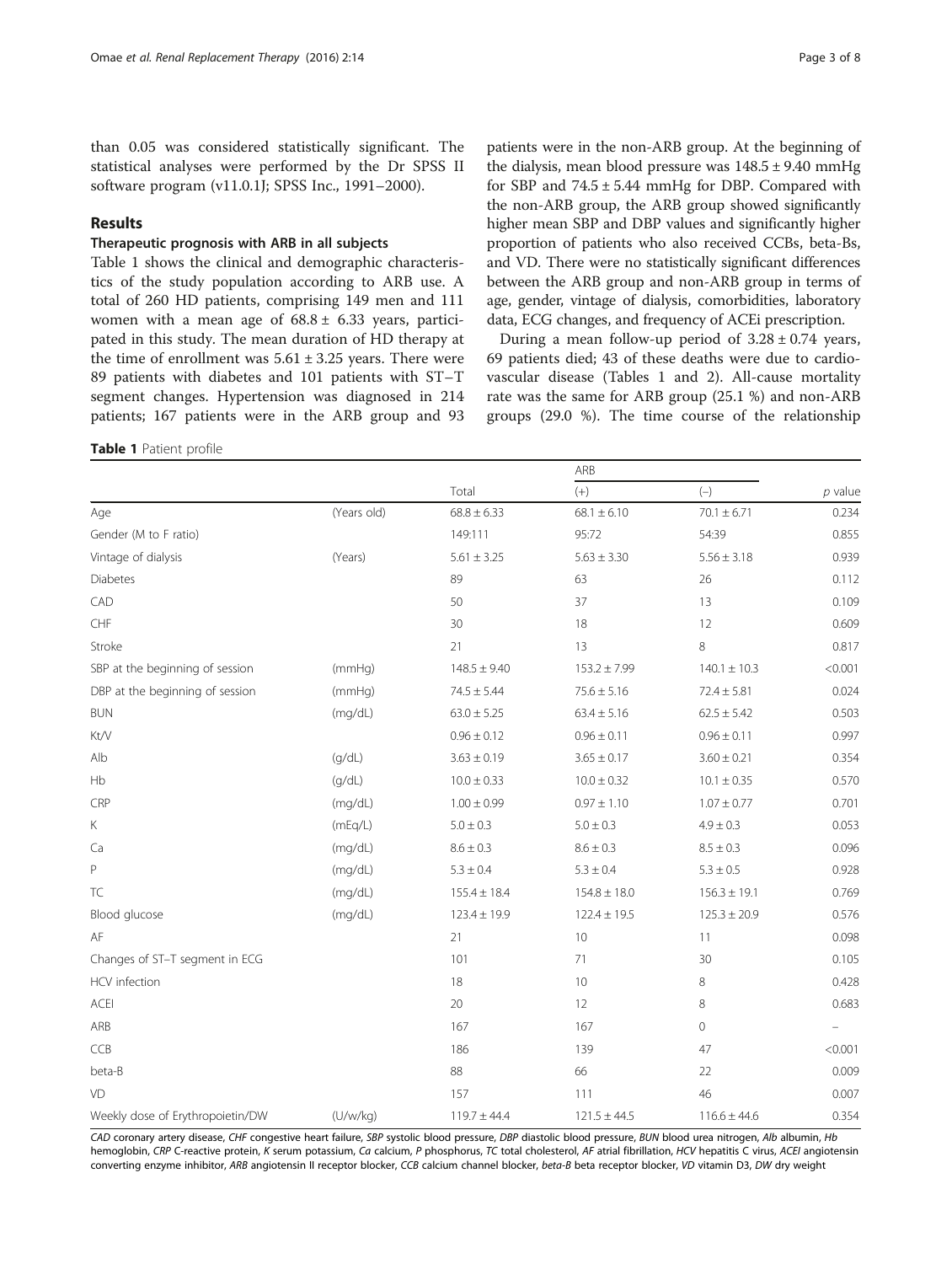#### <span id="page-3-0"></span>Table 2 Causes of death

|                                     |                | ARB            |               |
|-------------------------------------|----------------|----------------|---------------|
|                                     | Total          | $(+)$          | $(-)$         |
| Cardiovascular death                | 43             | 27             | 16            |
| CHF                                 | 9              | 6              | 3             |
| syndrome<br>Acute coronary          | $\mathcal{P}$  | 1              |               |
| Cardiac sudden death                | 14             | 7              | 7             |
| Cerebral infarction                 | 8              | 5              | 3             |
| Cerebral hemorrhage                 | 4              | $\mathfrak{D}$ | $\mathcal{P}$ |
| Aortic or peripheral artery disease | 6              | 6              | 0             |
| Death of other cause                | 26             | 15             | 11            |
| Infection                           | 13             | 7              | 6             |
| Hepatic failure                     | $\mathfrak{D}$ |                |               |
| Malignancy                          | 3              | 3              | U             |
| Others                              | 8              | 4              | 4             |
| Total                               | 69             | 42             | 27            |

CHF congestive heart failure

between ARB intake and survival was similar for the two groups ( $p = 0.420$ ) (Fig. 1).

Multivariate analysis (Table 3) showed that treatment with ARB was not an independent prognostic factor for all-cause mortality. Age, gender, SBP at the beginning of dialysis, serum levels of albumin, CRP, and BS, serum K below 4.6 mEq/L, presence of AF on ECG, and intake of VD were extracted as significant prognostic factors for all-cause mortality.

## Comparison of therapeutic prognosis with ARB according to pre-dialysis serum K levels

Groups 1, 2, 3, and 4 comprised 27, 36, 66, and 131 patients, respectively (Table [4\)](#page-4-0). Vintage of dialysis, SBP,



Table 3 Prognostic factors in the eligible patients for all-cause mortality

|                                                                    | Exp(B) | 95 % CI         | p value |
|--------------------------------------------------------------------|--------|-----------------|---------|
| Age (per +1 year old)                                              | 1.047  | 1.020-1.075     | 0.001   |
| Gender (male)                                                      | 2.114  | 1.172-3.813     | 0.013   |
| SBP at the beginning of session<br>$(\text{per} + 1 \text{ mmHq})$ | 1.018  | 1.004-1.032     | 0.012   |
| Albumin (per +1 g/dL)                                              | 0.151  | $0.071 - 0.321$ | < 0.001 |
| $CRP$ (per $+1$ mg/dL)                                             | 1.147  | 1.038-1.268     | 0.007   |
| $SK < 4.6$ mEg/L                                                   | 2.453  | 1.469-4.095     | 0.001   |
| Blood glucose (per +1 mg/dL)                                       | 1.009  | 1.002-1.016     | 0.008   |
| AF                                                                 | 2.586  | 1.221-5.474     | 0.013   |
| VD                                                                 | 0.580  | 0.350-0.962     | 0.035   |
|                                                                    |        |                 |         |

SBP systolic blood pressure, CRP C-reactive protein, SK serum potassium, AF atrial fibrillation, VD vitamin D3

DBP, BUN, Kt/V, Alb, Hb, CRP, Ca, P, BS, and frequency of prescriptions of CCB, Beta-B, and VD were significantly different among these four groups. Group 4, as the control for multivariate analysis, included patients who have been on HD for a relatively longer time and showed good nutritional status, low CRP levels, and high frequency of CCB, Beta-B, and VD prescriptions. In terms of all-cause mortality, patients in group 2 had the highest rate, whereas those in group 4 had the lowest  $(p < 0.001)$  (Fig. [2\)](#page-5-0). Multivariate analysis showed that groups 1–3 had high all-cause mortality rates (Table [5](#page-5-0)). Age, SBP, Kt/V, Alb, CRP, BS, and presence of AF were also determined as prognostic factors for all-cause mortality. In terms of cardiovascular mortality, groups 1 and 2 had high cardiovascular mortality rates and hazard ratio was 3.469 (1.180–10.19,  $p = 0.024$ ) in group 1 and 4.980  $(2.117-11.71, p < 0.001)$  in group 2.

## **Discussion**

Pre-dialysis serum K level is one of the prognostic factors in patients on dialysis. Hypokalemia has been reported to be associated with poor prognosis in terms of all-cause mortality; similarly, remarkable hyperkalemia has also been reported to evoke lethal arrhythmia [[4](#page--1-0), [5\]](#page--1-0). Specifically, among patients on ARB use, those with normokalemia or hyperkalemia before dialysis had the lowest all-cause mortality rate, whereas those with hypokalemia before dialysis showed the poorest prognosis. On the other hand, for dialysis patients who were not on ARB treatment, hyperkalemia before dialysis was associated with better prognosis than for those with hypokalemia before dialysis. In addition, the characteristics of groups 1–3 were independent risk factors that increased all-cause mortality.

Several studies have indicated that RAS inhibitors, including ACEi and ARBs, decreased cardiovascular events, ameliorated renal function decline, and decreased mortality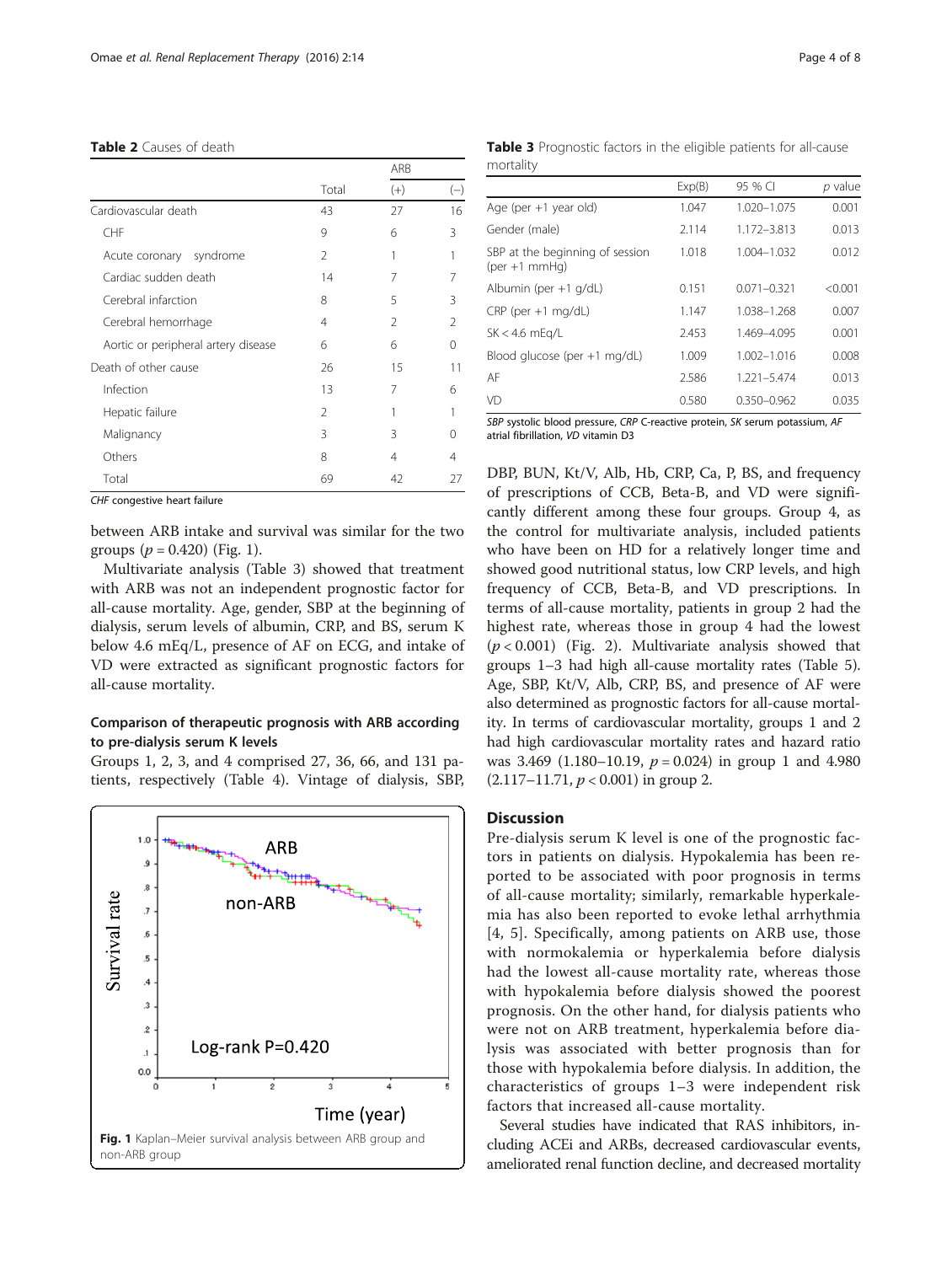|                                  |             | Predialysis potassium             |                                   |                  |                     |           |
|----------------------------------|-------------|-----------------------------------|-----------------------------------|------------------|---------------------|-----------|
|                                  |             | <4.6 mEg/L                        |                                   | $\geq$ 4.6 mEq/L |                     |           |
|                                  |             | $ARB(-)$<br>Group 1<br>$(n = 27)$ | $ARB(+)$<br>Group 2<br>$(n = 36)$ | $ARB(-)$         | $ARB(+)$<br>Group 4 |           |
|                                  |             |                                   |                                   | Group 3          |                     | $p$ value |
|                                  |             |                                   |                                   | $(n = 66)$       | $(n = 131)$         |           |
| Age                              | (Years old) | $70.2 \pm 7.19$                   | $72.7 \pm 6.54$                   | $70.0 \pm 6.56$  | $66.8 \pm 5.85$     | 0.060     |
| Gender (M to F ratio)            |             | 17:10                             | 27:9                              | 37:29            | 68:63               | 0.087     |
| Vintage of dialysis              | (Years)     | $2.18 \pm 2.07$                   | $3.67 \pm 2.32$                   | $6.95 \pm 3.31$  | $6.17 \pm 3.48$     | 0.002     |
| <b>Diabetes</b>                  |             | 8                                 | 18                                | 18               | 45                  | 0.131     |
| CAD                              |             | 5                                 | 5                                 | $\,8\,$          | 32                  | 0.166     |
| CHF                              |             | 3                                 | 3                                 | 5                | $\overline{7}$      | 0.710     |
| Stroke                           |             | $\overline{4}$                    | 5                                 | $\overline{4}$   | 8                   | 0.230     |
| SBP at the beginning of session  | (mmHq)      | $132.9 \pm 11.6$                  | $153.7 \pm 9.62$                  | $143.0 \pm 9.43$ | $153.0 \pm 7.52$    | < 0.001   |
| DBP at the beginning of session  | (mmHq)      | $69.6 \pm 5.03$                   | $73.3 \pm 6.00$                   | $73.6 \pm 6.04$  | $75.3 \pm 4.87$     | 0.019     |
| <b>BUN</b>                       | (mq/dL)     | $59.4 \pm 5.15$                   | $55.4 \pm 5.23$                   | $63.7 \pm 5.44$  | $65.6 \pm 4.58$     | < 0.001   |
| Kt/V                             |             | $0.87 \pm 0.09$                   | $0.83 \pm 0.12$                   | $0.99 \pm 0.11$  | $0.99 \pm 0.09$     | < 0.001   |
| Alb                              | (q/dL)      | $3.55 \pm 0.22$                   | $3.40 \pm 0.23$                   | $3.62 \pm 0.20$  | $3.71 \pm 0.14$     | < 0.001   |
| Hb                               | (q/dL)      | $10.22 \pm 0.39$                  | $9.75 \pm 0.46$                   | $10.02 \pm 0.34$ | $10.11 \pm 0.26$    | 0.016     |
| CRP                              | (mq/dL)     | $1.45 \pm 1.03$                   | $1.96 \pm 2.09$                   | $0.91 \pm 0.63$  | $0.69 \pm 0.54$     | 0.004     |
| Κ                                | (mEq/L)     | $4.2 \pm 0.2$                     | $4.2 \pm 0.2$                     | $5.2 \pm 0.2$    | $5.2 \pm 0.2$       |           |
| Ca                               | (mq/dL)     | $8.3 \pm 0.3$                     | $8.5 \pm 0.2$                     | $8.6 \pm 0.3$    | $8.7 \pm 0.3$       | 0.027     |
| P                                | (mq/dL)     | $5.1 \pm 0.6$                     | $4.6 \pm 0.4$                     | $5.4 \pm 0.4$    | $5.5 \pm 0.4$       | < 0.001   |
| TC                               | (mq/dL)     | $164.5 \pm 21.9$                  | $142.3 \pm 15.6$                  | $152.8 \pm 17.7$ | $157.9 \pm 18.3$    | 0.083     |
| Blood glucose                    | (mg/dL)     | $131.3 \pm 21.8$                  | $139.6 \pm 25.3$                  | $122.9 \pm 20.7$ | $118.3 \pm 17.3$    | 0.040     |
| AF                               |             | $\overline{4}$                    | $\overline{2}$                    | $\overline{7}$   | 8                   | 0.363     |
| Changes of ST-T segment in ECG   |             | 6                                 | 16                                | 24               | 55                  | 0.230     |
| HCV infection                    |             | $\overline{2}$                    | $\overline{4}$                    | 6                | 6                   | 0.464     |
| <b>ACEI</b>                      |             | $\mathbf{1}$                      | $\mathbf{1}$                      | $\overline{7}$   | 11                  | 0.442     |
| ARB                              |             | $\circ$                           | 36                                | $\overline{0}$   | 131                 |           |
| CCB                              |             | 14                                | 30                                | 33               | 109                 | < 0.001   |
| beta-B                           |             | $\overline{4}$                    | 8                                 | 18               | 58                  | 0.002     |
| VD                               |             | 12                                | 19                                | 34               | 92                  | 0.010     |
| Weekly dose of erythropoietin/DW | (U/w/kg)    | $111.5 \pm 41.9$                  | $146.4 \pm 41.4$                  | $118.6 \pm 45.9$ | $114.6 \pm 44.8$    | 0.272     |
| Observational period             |             | $2.66 \pm 0.81$                   | $2.19 \pm 0.74$                   | $3.40 \pm 0.71$  | $3.65 \pm 0.66$     | < 0.001   |
| All-cause death                  |             | 8                                 | 24                                | 19               | 18                  | < 0.001   |
| Cardiovascular death             |             | 5                                 | 14                                | 11               | 13                  | < 0.001   |

## <span id="page-4-0"></span>Table 4 Patient profile grouping by predialysis potassium and ARB treatment

CAD coronary artery disease, CHF congestive heart failure, SBP systolic blood pressure, DBP diastolic blood pressure, BUN blood urea nitrogen, Alb albumin, Hb hemoglobin, CRP C-reactive protein, K serum potassium, Ca calcium, P phosphorus, TC total cholesterol, AF atrial fibrillation, HCV hepatitis C virus, ACEI angiotensin converting enzyme inhibitor, ARB angiotensin II receptor blocker, CCB calcium channel blocker, beta-B beta receptor blocker, VD vitamin D3, DW dry weight

rates of hypertensive or diabetic patients [[7](#page--1-0)–[9\]](#page--1-0). In dialysis patients, several reports have shown the suppressive effects of RAS inhibitors on left ventricular hypertrophy; however, whether or not antihypertensive therapy with RAS inhibitors can ameliorate all-cause or cardiovascular mortality remains to be determined [[10](#page--1-0)]. A randomized trial on fosinopril in 397 dialysis patients failed to show improved cardiovascular prognosis [\[11\]](#page--1-0). In a meta-analysis of randomized controlled trials of peritoneal dialysis patients, antihypertensive therapy with ACEi or ARB did not reduce mortality rates and cardiovascular events [\[12\]](#page--1-0). A retrospective investigation on the efficacy ACEi or ARB for good cardiovascular prognosis in 1950 dialysis patients did not show an association between the use of these RAS in-hibitors and reduction of cardiovascular events [[13](#page--1-0)]. On the other hand, a retrospective study based on the DOPPS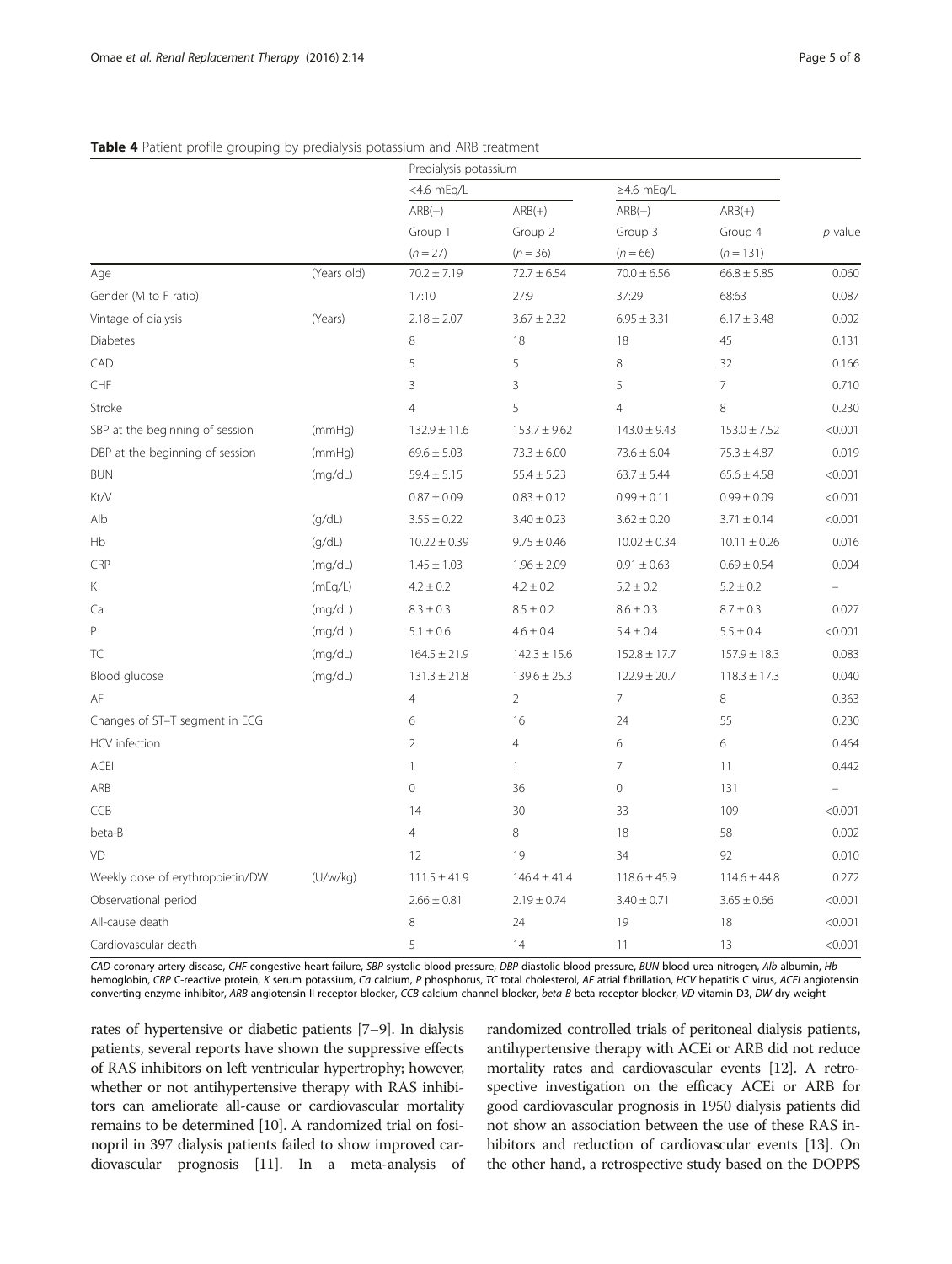<span id="page-5-0"></span>

I and II registries by Lopes et al. [\[14](#page--1-0)] and an observational study on 28,628 dialysis patients by Chan et al. [\[15\]](#page--1-0) similarly showed that the use of ARB was associated with reduction of mortality rates.

In this study, all patients had the same all-cause mortality regardless of ARB; however, those who were on ARB and had pre-dialysis normokalemia or hyperkalemia showed lower mortality than the others. From these results, antihypertensive therapy with ARB would seem to improve prognosis only in patients with pre-dialysis serum K level of 4.6 mEq/L or more. Because low predialysis serum K (below 4.6 mEq/L) was a risk factor for all-cause mortality in this study, it is necessary to determine whether the demonstrated efficacy of ARB in group 4 was secondary to an increased serum K level or was due to the suppression of the RAS.

Although there was no significant difference in predialysis serum K levels between the ARB and non-ARB groups, normokalemic or hyperkalemic patients on ARBs had lower mortality rates than did those who were not on ARBs. Furthermore, our results on multivariate analysis suggest that ARB treatment improved prognosis regardless of serum K levels. However, the influence of ARBs on serum K levels was not accounted for and may have confounded the outcomes of our study population.

In pre-dialysis patients with renal failure, it is generally accepted that the frequency of hyperkalemia due to ARB use may increase along with deterioration of renal function [[1\]](#page--1-0). In contrast, it has not been clarified whether antihypertensive therapy with RAS inhibitors is a risk factor for lethal hyperkalemia in dialysis patients. Knoll et al. reported that the risk for hyperkalemia in dialysis patients increased 2.1–2.3 times due to the use of RAS inhibitors [\[16](#page--1-0)]. In other literature, the relationship between the use of ARB and changes in serum K was not shown in dialysis patients [\[17](#page--1-0), [18](#page--1-0)]. This present study was observational and based on our dialysis database; in addition, patients who were on ARB at the time of registration to the database were assigned to the ARB group. Therefore, changes in serum K that may be secondary to ARB administration have not been recorded. In all patients, univariate

| <b>Table 5</b> Prognostic factors of eligible patients including three groups as explanatory factors |  |  |  |  |
|------------------------------------------------------------------------------------------------------|--|--|--|--|
|------------------------------------------------------------------------------------------------------|--|--|--|--|

|                                                 | Exp(B) | 95 % CI         | $p$ value |
|-------------------------------------------------|--------|-----------------|-----------|
| Age (per $+1$ year old)                         | 1.048  | 1.019-1.078     | 0.001     |
| SBP at the beginning of session (per $+1$ mmHg) | 1.024  | 1.008-1.040     | 0.003     |
| Kt/V (per $+1.0$ )                              | 0.228  | $0.067 - 0.776$ | 0.018     |
| Albumin (per $+1$ g/dL)                         | 0.200  | $0.094 - 0.427$ | < 0.001   |
| $CRP$ (per +1 mg/dL)                            | 1.163  | 1.055-1.281     | 0.002     |
| Blood glucose (per $+1$ mg/dL)                  | 1.007  | 1.000-1.013     | 0.043     |
| AF                                              | 3.244  | 1.549-6.795     | 0.002     |
| Group 1 ( $SK < 4.6$ mEg/L, $ARB(-)$ )          | 3.957  | 1.599-9.794     | 0.003     |
| Group 2 ( $SK < 4.6$ mEg/L, $ARB(+)$ )          | 3.707  | 1.889-7.277     | < 0.001   |
| Group 3 (SK $\geq$ 4.6 mEg/L, ARB(-))           | 2.445  | 1.211-4.934     | 0.013     |

SBP systolic blood pressure, CRP C-reactive protein, AF atrial fibrillation, SK serum potassium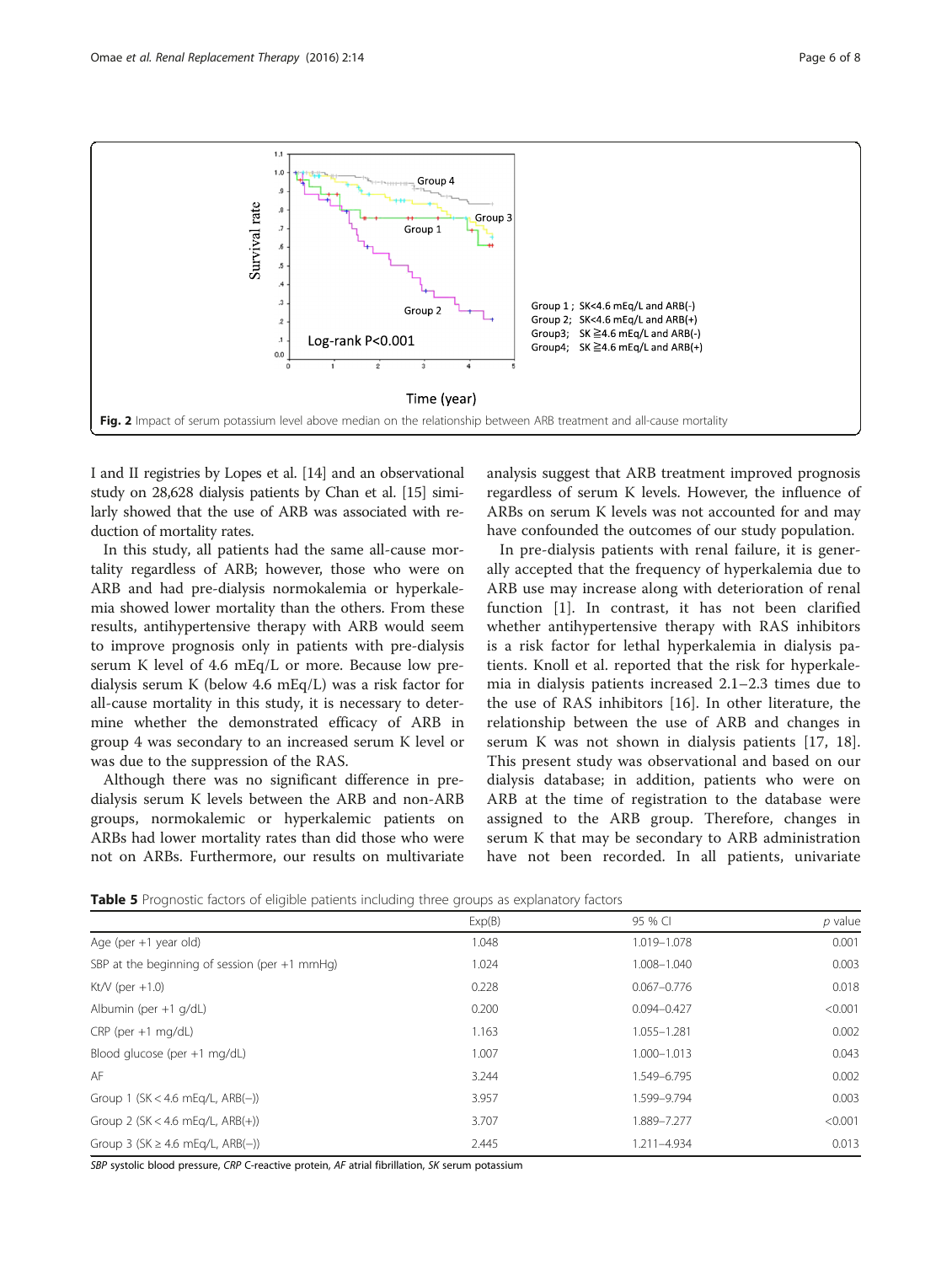regression analysis showed a positive correlation between ARB use and pre-dialysis serum K  $(p = 0.016)$ ; conversely, multivariate linear regression analysis using stepwise backward elimination did not demonstrate a significant relationship between ARB use and serum K (Table 6). Factors, such as age, vintage of dialysis, SBP, BUN, Kt/V, Alb, P, and Beta-B use, were positively correlated with serum K. Among these related factors, SBP, BUN, Kt/V, Alb, and P were indicators of nutritional status, suggesting that serum K may also be associated with nutritional status, regardless of ARB use. This association between pre-dialysis serum K and nutritional status was similarly suggested by Kovesdy et al. [\[7](#page--1-0)]. Furthermore, in a post hoc analysis of 4D, hypokalemia was evaluated as one of the indicators of malnutrition [[19\]](#page--1-0). Consequently, RAS suppression by ARB use, rather than serum K changes, has been suggested to contribute to the favorable prognosis of group 4 patients in this study.

In this study, the difference in prognosis between hypokalemic and normokalemic or hyperkalemic patients on ARB may be explained by some humoral factors that could have influenced the effect of serum K on therapeutic prognosis of ARB. Based on previous literature, changes in plasma aldosterone concentration (PAC) positively correlated with serum K level in anuric dialysis patients [[20](#page--1-0)]. In this present study, measurement of PAC was incidentally performed in nine patients during the observation period; Fig. 3 shows a positive correlation of PAC/plasma renin-activity ratio with serum K level in these patients. Similarly, dependency of aldosterone secretion on serum K level in dialysis patients was suggested in this study. High levels of aldosterone induce vascular and organ damage, such as atherosclerosis, renal fibrosis, myocardial hypertrophy, and fibrosis [[21](#page--1-0)]. In vascular smooth muscle cells, the link between aldosterone and angiotensin II receptor was also reported [[21](#page--1-0)]. The randomized aldactone evaluation study (RALES) revealed that spironolactone reduced all-cause mortality in patients with severe heart

Table 6 Correlation with serum potassium in the eligible patients

|                                 | Standardized B | p value |
|---------------------------------|----------------|---------|
| Age                             | 0.126          | 0.019   |
| Vintage of dialysis             | 0.165          | 0.002   |
| SBP at the beginning of session | 0.161          | < 0.001 |
| <b>BUN</b>                      | 0.327          | < 0.001 |
| Kt/V                            | 0.221          | < 0.001 |
| Albumin                         | 0.164          | 0.003   |
| Phosphorus                      | 0.229          | < 0.001 |
| Use of beta-B                   | 0.129          | 0.008   |

SBP systolic blood pressure, BUN blood urea nitrogen, beta-B beta receptor blocker



failure [[22](#page--1-0)]. In a recent randomized study on dialysis patients, spironolactone reduced cardiovascular events and deaths [[23](#page--1-0)]. Consequently, excess secretion of aldosterone due to hyperkalemia in groups 3 and 4 was inferred in this study. It is possible that antihypertensive therapy with ARB in group 4 suppressed aldosterone secretion or the cross-talk with aldosterone receptor to reduce all-cause mortality.

In contrast, low aldosterone secretion due to hypokalemia in groups 1 and 2 was inferred based on the finding that ARB use with serum K below 4.6 mEq/L had increased all-cause mortality. Low aldosterone level as a risk factor for all-cause mortality was reported in dialysis patients by Kohagura et al. [[24](#page--1-0)]. However, the therapeutic prognosis of ARB in dialysis patients with hypokalemia or low aldosterone levels has not been clarified at the moment. In hypokalemic dialysis patients, antihypertensive therapy with ARB may further reduce aldosterone secretion and increase all-cause mortality. Accordingly, based on aldosterone levels, it is necessary to confirm the therapeutic prognosis and appropriate use of ARB in dialysis patients.

Regarding ACEI treatment, there was no significant difference in the mortality risk among the four groups according to serum K levels (4.6 mEq/L) and the use or non-use of ACEI monotherapy and combination therapy with ARB. Multiple analyses showed that groups 1–3 did not have high all-cause mortality rates. However, the number of patients with ACEI treatment was so small, especially two patients in group 2. It will be necessary to confirm the safety of ACEI treatment in patients with serum K levels below 4.6 mEq/L.

Limitations: This was a single-center observational study on a relatively small study population. Despite using multiple methods to address potential bias, we cannot rule out the possibility of residual confounding factors that may have affected the outcomes of patients on ARB use. In addition, the effects of dosage or